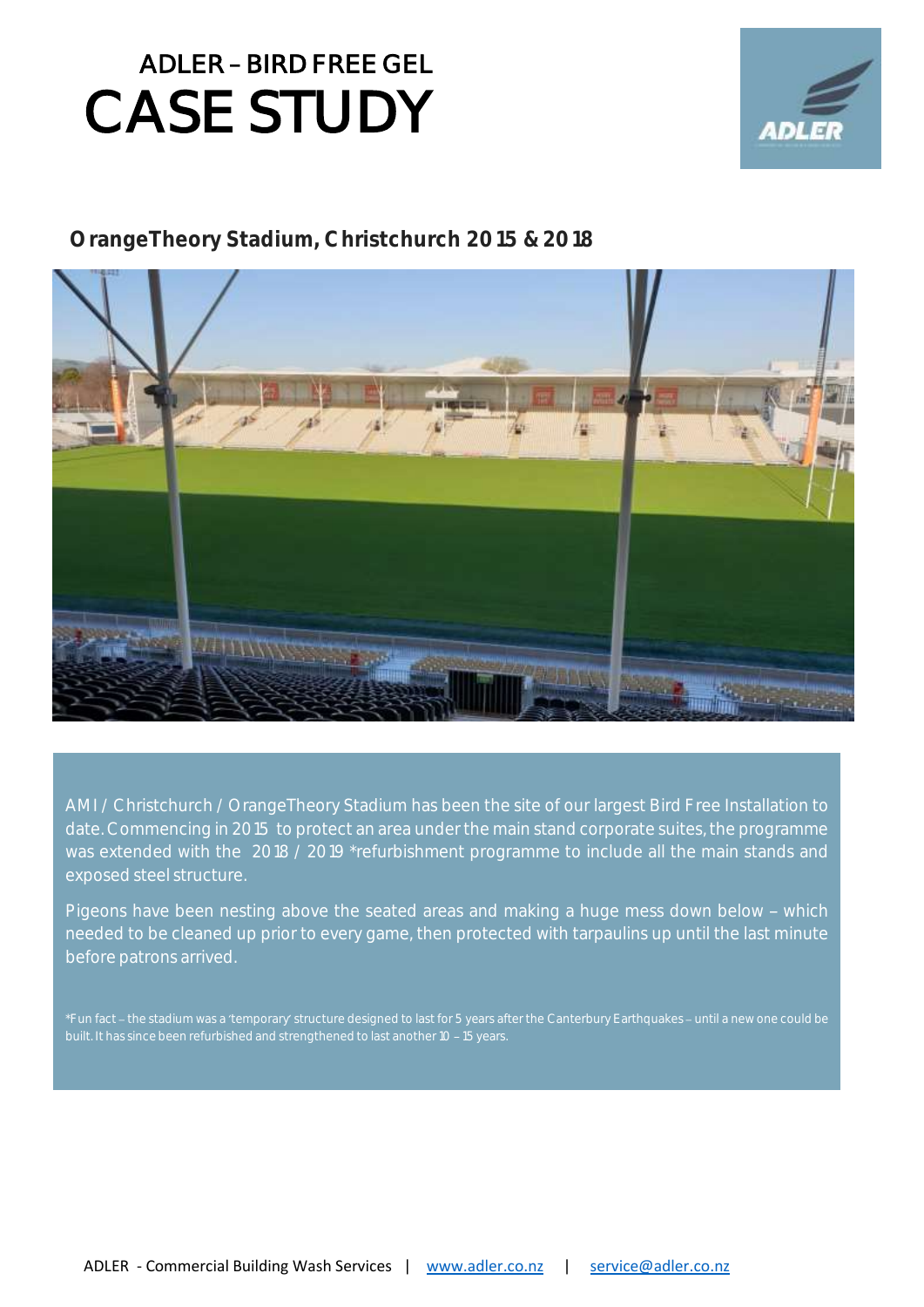







Cleaning up prior to a game was costly and time consuming.

The steel structure had many nesting & roosting places for pigeons.

A perfect habitat.

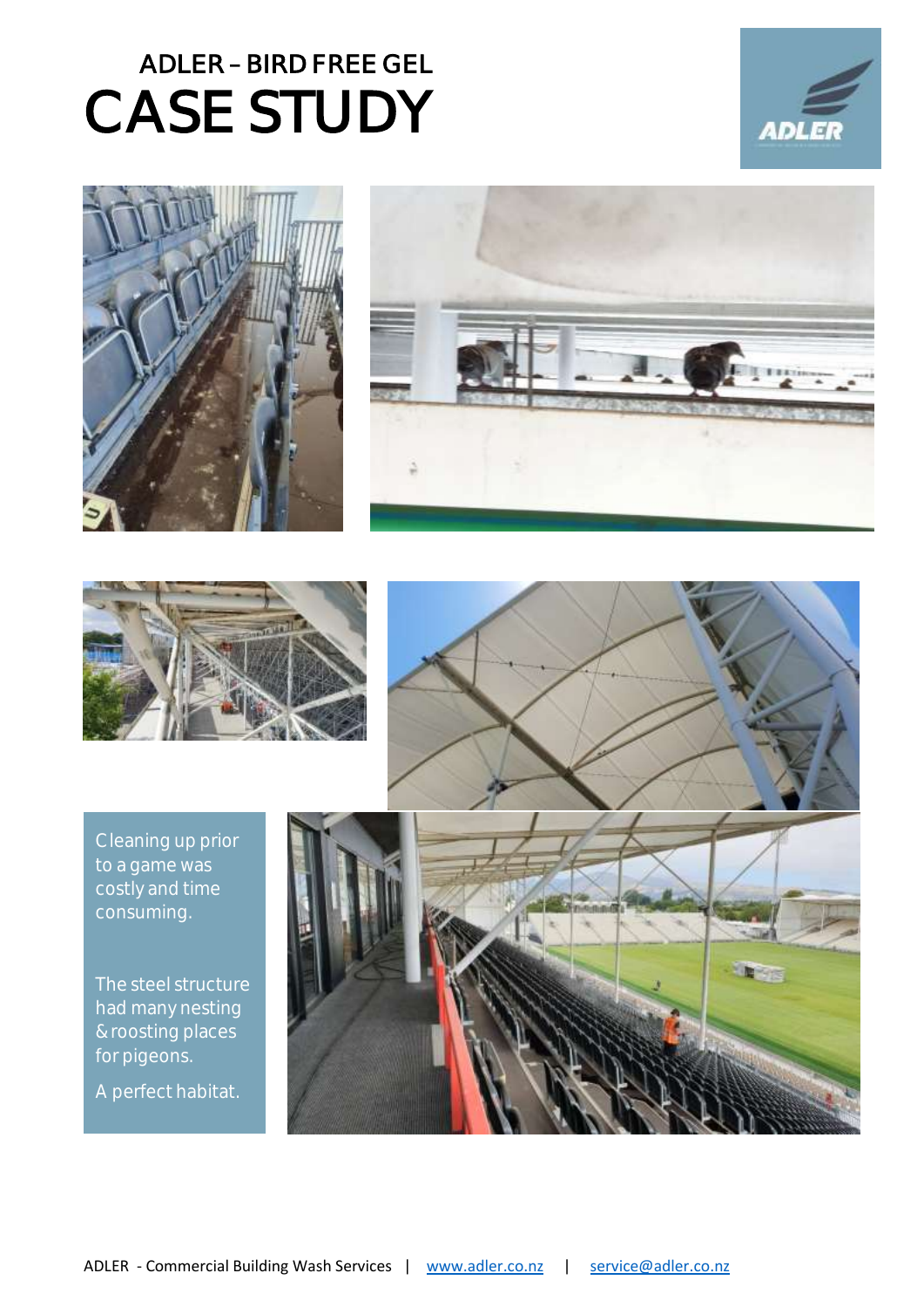

The above images show the Bird Free Gel trays in place.

Aside from the inside end steel structure (image above) the trays are barely visible to patrons.

Light fittings / speakers were treated



**ADL**